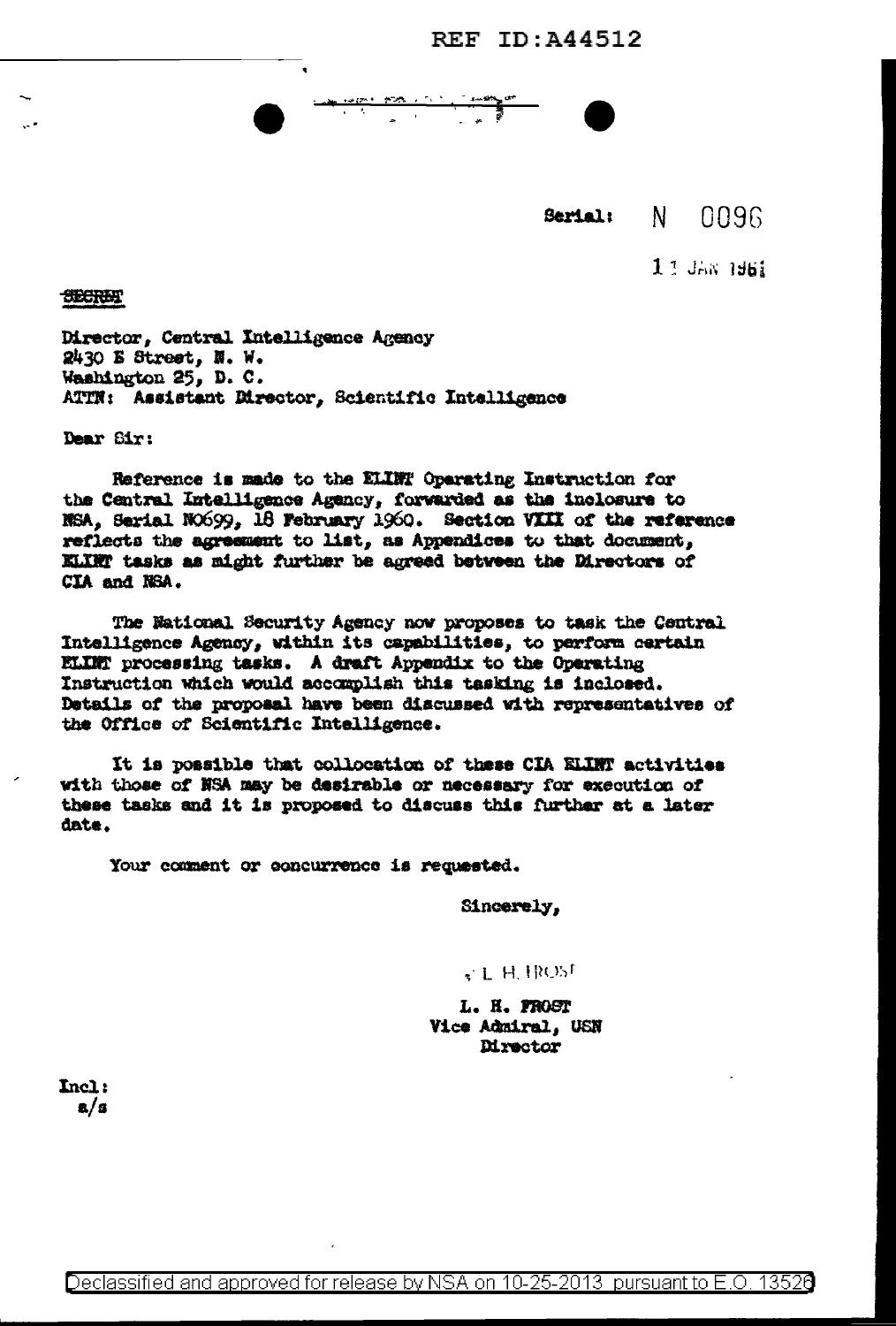**REF ID: A44512** 

**TERRETT** 

N Serial:

0096

 $\sim$   $\sim$  $cc:$ **DIR** AG. Reading File **OPS** PROD-O4 **COSA** 

M/R: CIA maintains an ELLNT processing capability to service certain sensitive ELINT collection activities which they undertake by virtue of National Authority devolving upon them by directives Representatives of COSA have discussed with CIA, other than NSCID-5. OSI (Dr. Odarenko and others), the utilization of ELINT capabilities excess to CIA needs. The draft Appendix, "Special ELINT Functions Assigned to CIA" proposes to task that capability. CIA, OSI (Dr. Odarenko) indicates that the Appendix is acceptable except in one respect: CIA, in his opinion, could not agree to collocation of the CIA facility with NSA Coordinated with PROD-O4 (Mr. Kirby), COSA (Mr. Conley). As agreed with PROD, collocation paragraph handled in covering memorandum.

B. J. PRICE/OPS/4504s/10 Jan 61/ej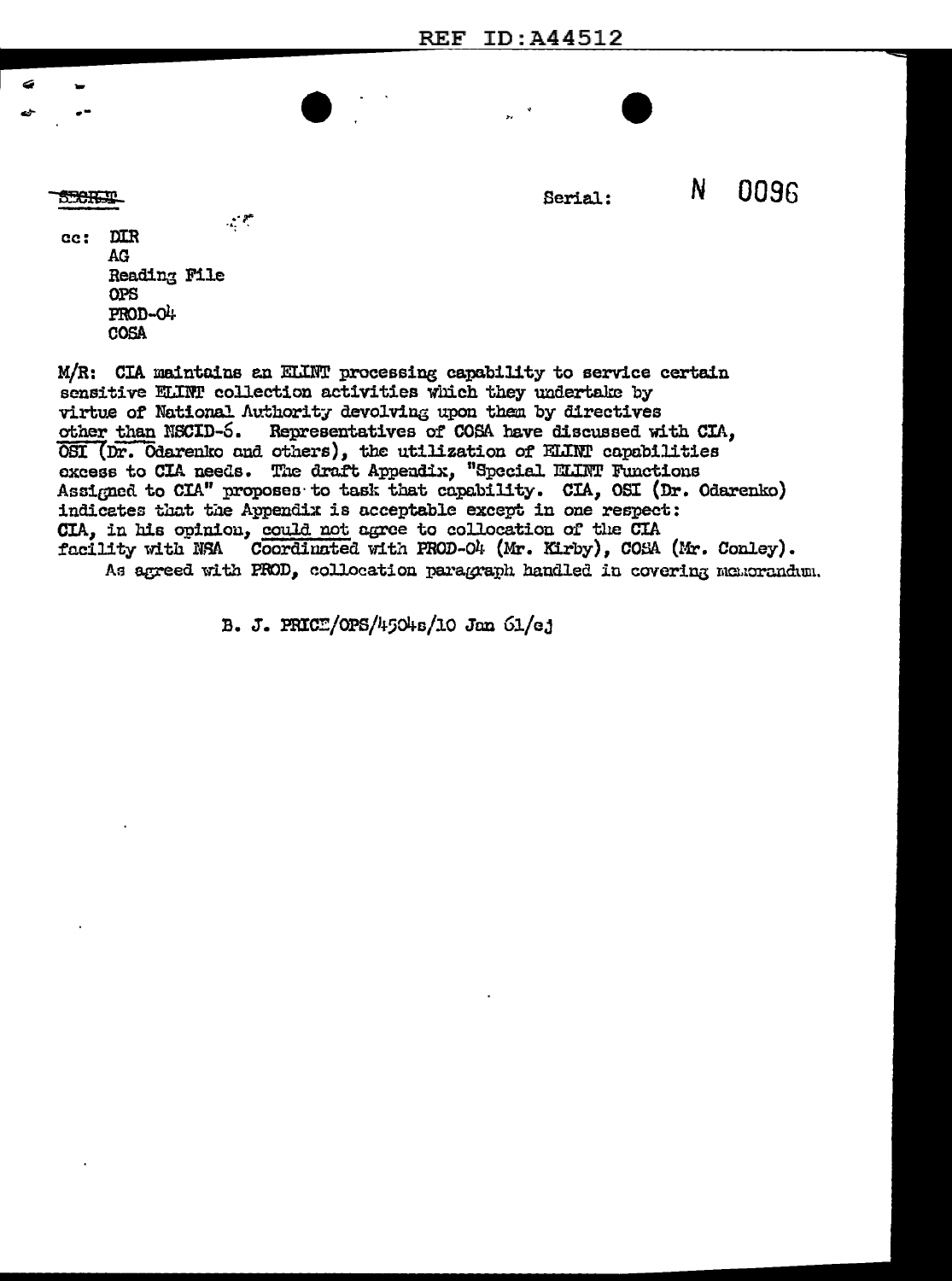**SECKET** 

**DRAFT** 

## **APPENDIX**

## SPECIAL ELIET FUNCTIONS ASSICHED TO CIA

1. To assist the Director, NHA, in discharging adequately his national ELINT responsibility, CIA will perform specific tasks which are considered essential and are beyond the capabilities of resources directly available to NSA.

2. The functions to be performed by CIA are those which appear, from past experience and discussion, most compatible with existing CIA activities and responsibilities.

3. In accordance with the above, CIA will perform the following assigned functions:

a. Provide for the processing and analysis of HLIRT data, exclusive of CM/SV telemetry and bencomry, darived from:

- (1) KLIRT collection activities of all types sponsored by CIA (including special projects, covert, clandestine, etc.)
- (2) Third-Party collection activities directly sponsored by CIA.
- (3) Other Third-Party collection activities and special ELINT collection sources as may be requested by NSA. (CIA support in this area will be requested by NSA on a case-by-case basis and will be provided as agreed between NSA and CIA.